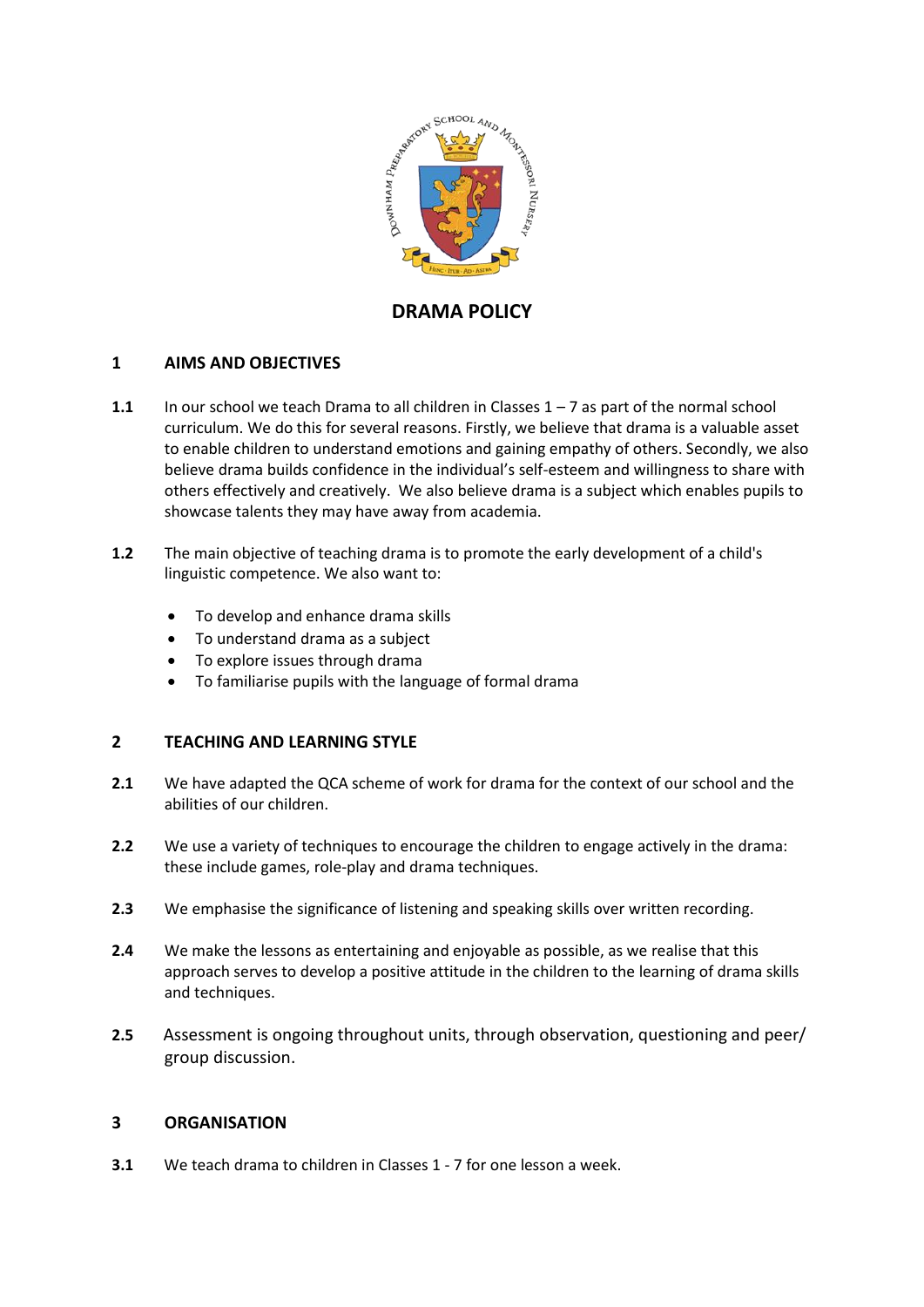### **4 THE CURRICULUM**

- **4.1** Drama is taught separately to English, as an arts subject.
- **4.2** We teach the children to know and understand how to develop their:
	- **Emotional intelligence**
	- **Discovering of self**
	- **Physical development**
	- **•** Social development
	- **Consideration of empathy**
- **4.3** Children gain knowledge of and understand drama skills, such as:
	- **•** Stage directions
	- **•** Stage presence
	- **Vocal performance, including tone and delivery**

### **5 THE CONTRIBUTION OF DRAMA TO TEACHING IN OTHER CURRICULUM AREAS**

#### **5.1 English**

The learning of a drama supports the delivery of spoken English and the understanding of text reading (script).

#### **5.2 Mathematics**

We play games and learn stage directions which support position and direction.

#### **5.3 Personal, social and health education and citizenship**

Drama's role is to develop pupil's understanding of self and knowledge of others. Through units of study, pupils are placed in situations where they can relate to or consider wider situations and the impact of these on individuals or communities.

### **5.4 Spiritual, moral, social and cultural education**

By teaching a drama we contribute to the children's cultural education. Religious performance of the Nativity is performed by Reception, Class 1 and 2, whilst key stages and 3 take an active role in presenting the nativity story during the carol service. Through units of study, pupils are placed in different contexts and consideration of individuals or communities. Poems are also learnt and are recited at the Remembrance service.

#### **5.5 Music**

We teach songs in preparation for school performances (Christmas and Summer shows).

### **5.6 History**

We teach children about significant historical figures and events in world history during the drama units of study.

# **5.7 Geography**

Through units of study, we explore different countries and both the culture and landscapes of these when building an understanding for the drama.